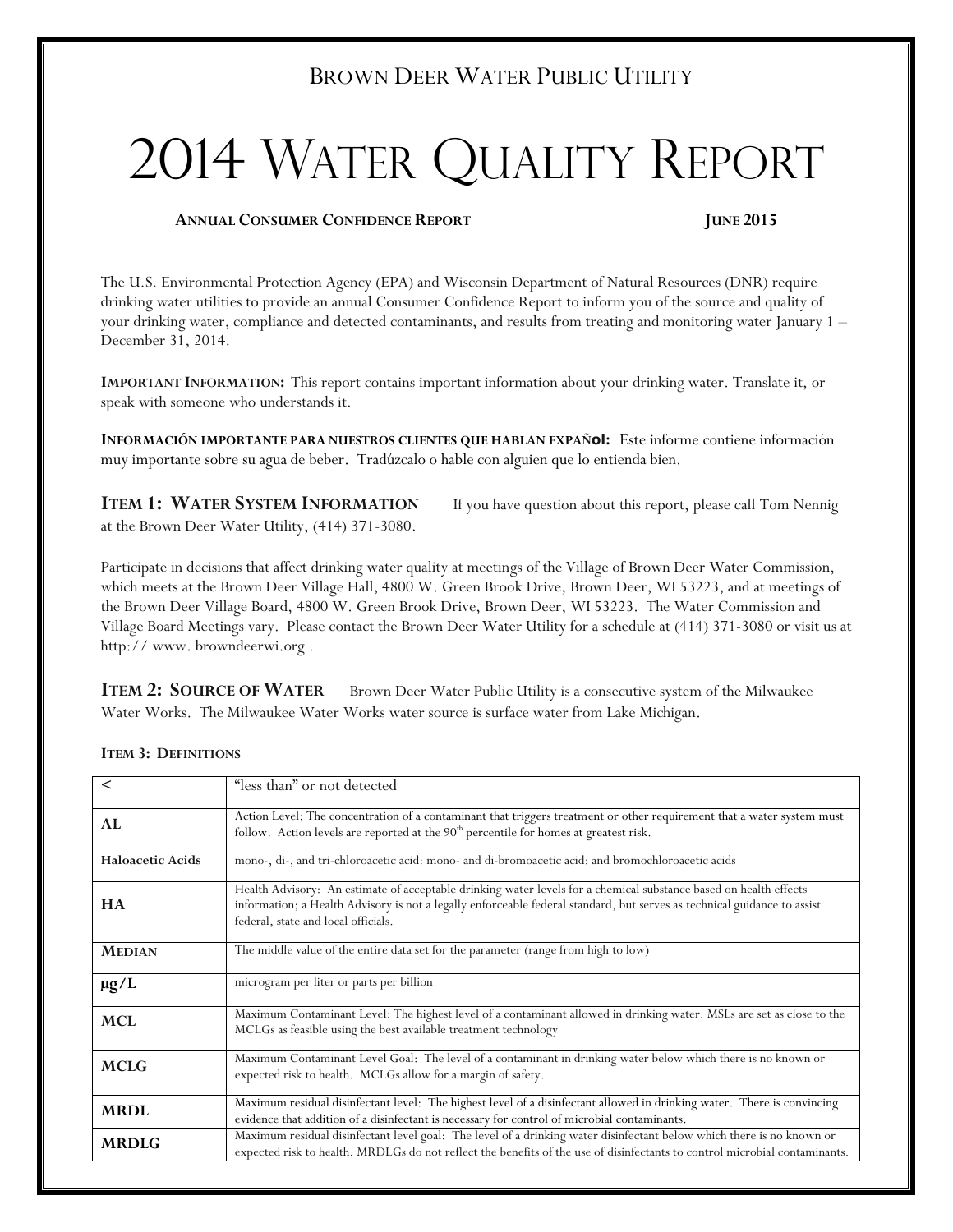| mg/L                   | Milligram per liter or parts per million                                                                                                                                                                                                                                                                                                                                                                                                                                                                                                                               |  |  |  |
|------------------------|------------------------------------------------------------------------------------------------------------------------------------------------------------------------------------------------------------------------------------------------------------------------------------------------------------------------------------------------------------------------------------------------------------------------------------------------------------------------------------------------------------------------------------------------------------------------|--|--|--|
| NA                     | Not Applicable                                                                                                                                                                                                                                                                                                                                                                                                                                                                                                                                                         |  |  |  |
| <b>NR</b>              | Not Regulated                                                                                                                                                                                                                                                                                                                                                                                                                                                                                                                                                          |  |  |  |
| <b>NTU</b>             | Nephelometric Turbidity Unit: A unit to measure turbidity                                                                                                                                                                                                                                                                                                                                                                                                                                                                                                              |  |  |  |
| pCi/L                  | Picocuries per Liter: A measure of radioactivity. A picocurie is $10^{-12}$ curies                                                                                                                                                                                                                                                                                                                                                                                                                                                                                     |  |  |  |
| <b>RAA</b>             | Running Annual Average: The average of four quarterly samples collected in one 12-month period.                                                                                                                                                                                                                                                                                                                                                                                                                                                                        |  |  |  |
| <b>TT</b>              | Treatment Technique: A required process intended to reduce the level of a contaminant in drinking water                                                                                                                                                                                                                                                                                                                                                                                                                                                                |  |  |  |
| <b>Trihalomethanes</b> | TTHMs: Chloroform, bromodichloromethane, dibromochloromethane, and bromoform                                                                                                                                                                                                                                                                                                                                                                                                                                                                                           |  |  |  |
| Turbidity              | Turbidity has no health effects. However, turbidity can interfere with disinfection and provide a medium for microbial<br>growth. Turbidity may indicate the presence of disease-causing organisms. These organisms include bacteria, viruses, and<br>parasites that can cause symptoms such as nausea, cramps, diarrhea, and associated headaches. For 2013, the highest value<br>detected or Maximum Value was 0.22 NTU and < 0.3 NTU 100% of the time. For 2014, the highest value detected or<br>Maximum Value was $0.28$ NTU and $\leq 0.3$ NTU 100% of the time. |  |  |  |

#### **ITEM 4: DETECTED CONTAMINANTS**

The table below shows the regulated contaminants detected in Brown Deer's drinking water during 2014. It also includes any detected contaminants found in the recently completed (2013) Unregulated Contaminant Monitoring Rule – Phase 3 (UCMR-3) mandatory monitoring program. **All contaminant levels are within applicable state and federal laws.** The table contains the name of each contaminant, the highest level regulated (Maximum Contaminant Level, or MCL), the ideal goals for public health (Maximum Contaminant Level Goal, or MCLG), the median value detected, the usual sources of such contamination, and footnotes explaining the findings and units of measurement. The presence of a substance in drinking water does not necessarily indicate the water poses a health risk. Certain quantities of some substances are essential to good health, but excessive quantities can be hazardous.

| <b>SUBSTANCE</b>            | <b>IDEAL</b><br><b>GOALS</b><br>(MCLG) | <b>HIGHEST</b><br>LEVEL<br><b>ALLOWED</b><br>(MCL)    | <b>MEDIAN</b><br><b>VALUE</b> | <b>HIGHEST</b><br>LEVEL<br><b>DETECTED</b> | SOURCE(S) OF<br><b>CONTAMINANT</b>            | <b>MEETS</b><br><b>STANDARD</b> |
|-----------------------------|----------------------------------------|-------------------------------------------------------|-------------------------------|--------------------------------------------|-----------------------------------------------|---------------------------------|
| Aluminum                    | $0.2$ mg/L                             | <b>NR</b>                                             | 0.055<br>mg/L                 | $0.112$ mg/L                               | Water treatment additive;<br>Natural deposits | <b>NR</b>                       |
| Barium                      | $2 \text{ mg/L}$                       | $2 \text{ mg/L}$                                      | 0.019<br>mg/L                 | $0.019$ mg/L                               | Natural deposits                              | $\sqrt{ }$                      |
| Bromochloroacetic<br>acid   | NA                                     | Regulated as<br>a group<br>(HAAS)                     | $1 \mu g/L$                   | $1.6 \mu g/L$                              | Byproduct of drinking<br>water disinfection   | $\sqrt{}$                       |
| Bromodichloroacetic<br>acid | NA                                     | Regulated as<br>a group<br>(HAAS)                     | $1 \mu g/L$                   | $4 \mu g/L$                                | Byproduct of drinking<br>water disinfection   | $\sqrt{ }$                      |
| <b>Bromate</b>              | $10 \mu g/L$                           | $10 \mu g/L$<br>(RAA)                                 | $<$ 5 µg/L<br><b>RAA</b>      | $6.9 \mu g/L$                              | Byproduct of drinking<br>water disinfection   | $\sqrt{ }$                      |
| Bromodichloro-<br>methane   | NA                                     | Regulated as<br>a group<br>(TTHMs)                    | $2 \mu g/L$                   | $3.6 \mu g/L$                              | Byproduct of drinking<br>water disinfection   | $\sqrt{}$                       |
| Chloroform                  | NA                                     | Regulated as<br>a group<br>(TTHMs)                    | $1.4 \mu g/L$                 | $2.9 \mu g/L$                              | Byproduct of drinking<br>water disinfection   | $\sqrt{}$                       |
| Coliform bacteria,<br>Total | Zero                                   | $\overline{5\% \text{ of all}}$<br>monthly<br>samples | Zero                          | Zero                                       | Naturally present in the<br>Environment       | $\sqrt{ }$                      |
| Chlorite                    | $0.8 \text{ mg/L}$                     | $1.0 \,\mathrm{mg/L}$                                 | 0.003<br>mg/L                 | $0.006$ mg/L                               | Byproduct of drinking<br>water disinfection   | $\sqrt{ }$                      |
| Chlorate**                  | NA                                     | <b>NR</b>                                             | $60 \mu g/L$                  | $160 \mu g/L$                              | Byproduct of drinking<br>water disinfection   | <b>NR</b>                       |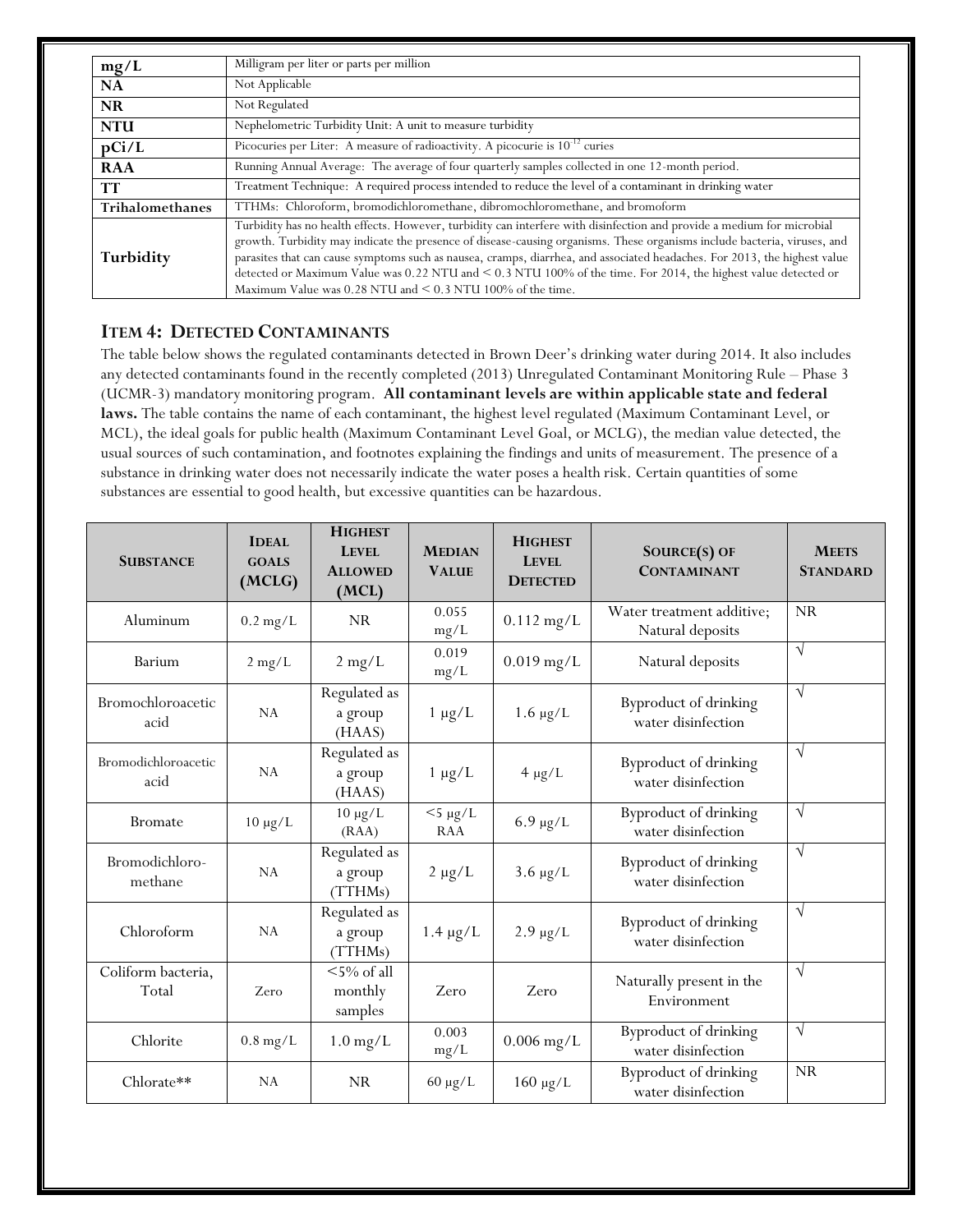| <b>SUBSTANCE</b>                      | <b>IDEAL</b><br><b>GOALS</b><br>(MCLG)1 | <b>HIGHEST</b><br><b>LEVEL</b><br><b>ALLOWED</b><br>(MCL) | <b>MEDIAN</b><br><b>VALUE</b>    | <b>HIGHEST</b><br><b>LEVEL</b><br><b>DETECTED</b> | SOURCE(S) OF<br><b>CONTAMINANT</b>                 | <b>MEET</b><br><b>STANDARDS</b> |
|---------------------------------------|-----------------------------------------|-----------------------------------------------------------|----------------------------------|---------------------------------------------------|----------------------------------------------------|---------------------------------|
| Chlorine, total<br>Chloride           | $4 \text{ mg/L}$                        | $4$ mg/L                                                  | $0.99$ mg/L                      | $1.97$ mg/L                                       | Residual of drinking water<br>disinfection         | $\sqrt{ }$                      |
| Chloride                              | $250$ mg/L                              | <b>NR</b>                                                 | $13.3$ mg/L                      | $26.3$ mg/L                                       | Natural deposits and road<br>salt                  | <b>NR</b>                       |
| Chromium,<br>Hexavalent**             | NA                                      | <b>NR</b>                                                 | $0.16 \mu g/L$                   | $0.18 \mu g/L$                                    | Natural deposits                                   | <b>NR</b>                       |
| Chromium, Total**                     | <b>NA</b>                               | $100 \mu g/L$                                             | $0.28 \mu g/L$                   | $0.31 \mu g/L$                                    | Natural deposits                                   | $\sqrt{ }$                      |
| Copper                                | $1.3$ mg/L                              | $1.3$ mg/L<br>(AL)                                        | >0.022<br>$mg/L$ (AL)            | <b>NR</b>                                         | Corrosion of household<br>plumbing systems         | $\sqrt{}$                       |
| Dibromodichloro-<br>methane           | <b>NA</b>                               | Regulated as<br>a group<br>(TTHMs)                        | $1.6 \mu g/L$                    | $2.7 \mu g/L$                                     | Byproduct of drinking<br>water disinfection        | $\sqrt{ }$                      |
| Dichloroacetic acid                   | <b>NA</b>                               | Regulated as<br>a group<br>(HAAS)                         | $1 \mu g/L$                      | $2.4 \mu g/L$                                     | Byproduct of drinking<br>water disinfection        | $\sqrt{ }$                      |
| Fluoride                              | $4 \text{ mg/L}$                        | $4$ mg/L                                                  | $0.53$ mg/L                      | $0.60$ mg/L                                       | Water treatment additive;<br>Natural deposits      | $\sqrt{ }$                      |
| Gross Alpha<br>particles*             | Zero                                    | 15 pCi/L                                                  | $2.7$ pCi/L                      | $2.8$ pCi/L                                       | Natural deposits                                   | $\sqrt{ }$                      |
| Gross Beta<br>particles*              | Zero                                    | 50pCi/L                                                   | $5.3$ pCi/L                      | $6.0$ pCi/L                                       | Natural deposits                                   | $\sqrt{ }$                      |
| Haloacetic Acids,<br>total            | NA                                      | $60 \mu g/L$                                              | $3.95 \mu g/L$                   | $9.6 \mu g/L$                                     | Byproduct of drinking<br>water disinfection        | $\sqrt{ }$                      |
| Heterotrophic Plate<br>Count Bacteria | <b>NA</b>                               | <b>TT</b>                                                 | $\leq$ 1 cfu/ml                  | 412 cfu/ml<br>in one sample                       | Naturally present in the<br>environment            | $\sqrt{ }$                      |
| Iron                                  | $0.30$ mg/L                             | <b>NR</b>                                                 | 0.007<br>mg/L                    | $0.032$ mg/L                                      | Natural deposits                                   | <b>NR</b>                       |
| Lead                                  | Zero                                    | $15 \mu g/L$ (AL)                                         | $>1 \mu g/L$<br>(AL)             | <b>NR</b>                                         | Corrosion of household<br>plumbing systems         | $\sqrt{ }$                      |
| Nitrate, as N                         | $10.0$ mg/L                             | $10.0$ mg/L                                               | $0.30$ mg/L                      | $0.30$ mg/L                                       | Natural deposits & farm runoff                     | $\sqrt{}$                       |
| Molybdenum**                          | <b>NA</b>                               | ${\rm NR}$                                                | $1.1 \mu g/L$                    | $1.2 \mu g/L$                                     | Natural deposits                                   | <b>NR</b>                       |
| pH                                    | <b>NA</b>                               | 6.5 to 8.5                                                | 7.63                             | 7.89                                              | Naturally present in the<br>environment            |                                 |
| Perchloate (UCMR-<br>1 Contaminant)   | NA                                      | Regulation<br>Pending                                     | $0.10 \mu g/L$                   | $0.11 \mu g/L$                                    | Byproduct of drinking<br>water disinfection        | NR                              |
| Radium, combined*<br>$226 + 228$      | Zero                                    | 5pCi/L                                                    | $1.98$ pCi/L                     | $1.99$ pCi/L                                      | Natural deposits                                   | $\sqrt{ }$                      |
| Strontium**                           | NA                                      | NR                                                        | $120 \mu g/L$                    | $120 \mu g/L$                                     | Natural deposits                                   | NR                              |
| Sulfate                               | $500$ mg/L                              | $\rm NR$                                                  | $29$ mg/L                        | 35 mg/L                                           | Natural deposits                                   | NR                              |
| Trihalomethanes,<br>total             | NA                                      | $\mu$ g/L                                                 | $12 \mu g/L$                     | $19 \mu g/L$                                      | <b>Byproduct of drinking</b><br>water disinfection | $\sqrt{ }$                      |
| <b>Total Dissolved</b><br>Solids      | 500                                     | NR                                                        | $179$ mg/L                       | $205 \text{ mg/L}$                                | Natural deposits                                   | NR                              |
| Trichloroacetic acid                  | ${\rm NA}$                              | Regulated as<br>a group<br>(HAAS)                         | $< 0.5 \mu g/L$                  | $1.8 \mu g/L$                                     | Byproduct of drinking<br>water disinfection        | $\sqrt{}$                       |
| Turbidity                             | NA                                      | $0.3NTU$<br>95% of the<br>time                            | $0.04$ NTU<br>95% of the<br>time | 0.28 NTU 1-<br>day max                            | Natural deposits                                   | $\sqrt{ }$                      |
| Uranium, total*                       | Zero                                    | $30 \mu g/L$                                              | $0.23 \mu g/L$                   | $0.25 \mu g/L$                                    | Natural deposits                                   | $\sqrt{ }$                      |
| Vanadium**                            | ${\rm NA}$                              | NR                                                        | $0.31 \mu g/L$                   | $0.33 \mu g/L$                                    | Natural deposits                                   | NR                              |

\* Data from 2011 the most recent required sampling date. \*\* Data from 2013, the most recent UCMR sampling period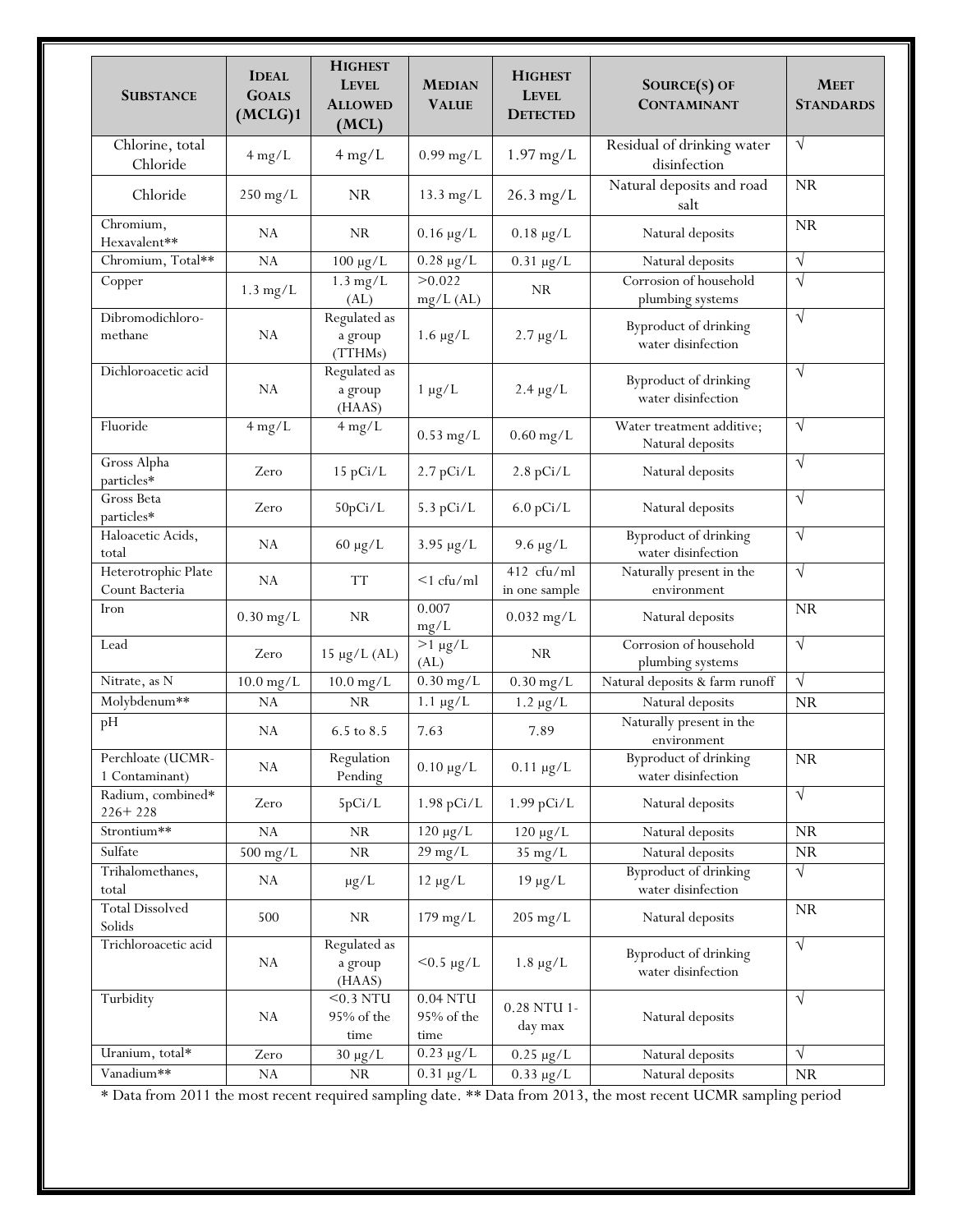### **ITEM 5: INFORMATION ON MONITORING FOR CRYPTOSPORIDIUM, RADON, AND OTHER CONTAMINANTS (IF DETECTED)**

*Cryptosporidium* was detected in one source water sample out of 22 source water samples during 2014. There were no detections of *Cryptosporidium* in the finished water in 2014.

Brown Deer's water supplier, Milwaukee Water Works, is recognized as a national leader in providing safe, high-quality drinking water that complies with all state and federal drinking water standards. In addition, MWW is known for its extensive water quality monitoring program that goes well above and beyond basic requirements. This monitoring and screening program includes organisms and substances that are not yet regulated, but considered of emerging concern and/or under study for possible effects on public health.

The table below shows the unregulated substances detected in Milwaukee's drinking water during 2014. **There is no known adverse health effect from these substances in drinking water at these levels.** The complete list of over 500 substances tested for can be found at [www.milwaukee.gov/water/about/WaterQuality.htm.](http://www.milwaukee.gov/water/about/WaterQuality.htm)

| <b>Substance</b>            | <b>Range of Values</b><br><b>Detected</b> |
|-----------------------------|-------------------------------------------|
| Ammonia <sup>1</sup> , as N | $0.41 - 0.60$ mg/L                        |
| Boron <sup>2</sup>          | $0.023$ mg/L                              |
| <b>Bromide</b>              | $0.035 - 0.071$ mg/L                      |
| Bromochloroacetonitrile     | $0.5 - 1.2$ µg/L                          |
| Calcium                     | 34-35 mg/L                                |
| Cholesterol                 | $1.4 - 1.5$ µg/L                          |
| Di-ethyl (meta) toluamide   | $0.014 - 0.018$ µg/L                      |
| Dibromoacetonitrile         | $< 0.5 - 1.3$ µg/L                        |
| Dichloroacetonitrile        | $< 0.5 - 1.0$ µg/L                        |
| Dichloropropanone           | $< 0.5 - 0.9$ µg/L                        |
| Erucylamide                 | $< 0.5 - 0.9$ µg/L                        |
| Isophorone <sup>3</sup>     | $0.12 \mu g/L$                            |
| Lithium                     | $2.2 \mu g/L$                             |
| Magnesium                   | 12-14 mg/L                                |
| <b>Magnesium Hardness</b>   | 39-55 mg/L                                |
| Nicotine                    | $0.006$ µg/L                              |
| Paraxanthine                | $0.007 \,\mathrm{\upmu g/L}$              |
| Phosphate, as PO4           | 1.86-2.31 mg/L                            |
| Potassium                   | 1.4-1.7 mg/L                              |
| Progesterone                | $< 0.0001 - 0.0004$ µg/L                  |
| Rubidium                    | $1.4 \mu g/L$                             |
| Silica                      | $1.95 - 2.0$ mg/L                         |
| Sodium                      | 10-17.1 mg/L                              |
| <b>Total Organic Carbon</b> | 1.44-1.64 mg/L                            |
| Trichloroacetonitrile       | $< 0.5 - 1.3$ µg/L                        |
| Trichloropropanone          | $< 0.1 - 0.7$ µg/L                        |
| cis-testosterone            | $< 0.0001 - 0.0003$ µg/L                  |
| trans-testosterone          | $< 0.00005 - 0.0001$ µg/L                 |

<sup>1</sup>Ammonia has a lifetime HA of 30 mg/L

<sup>2</sup>Boron has a lifetime HA of 6 mg/L

 $3$ Isophorone has a lifetime HA of 100 µg /L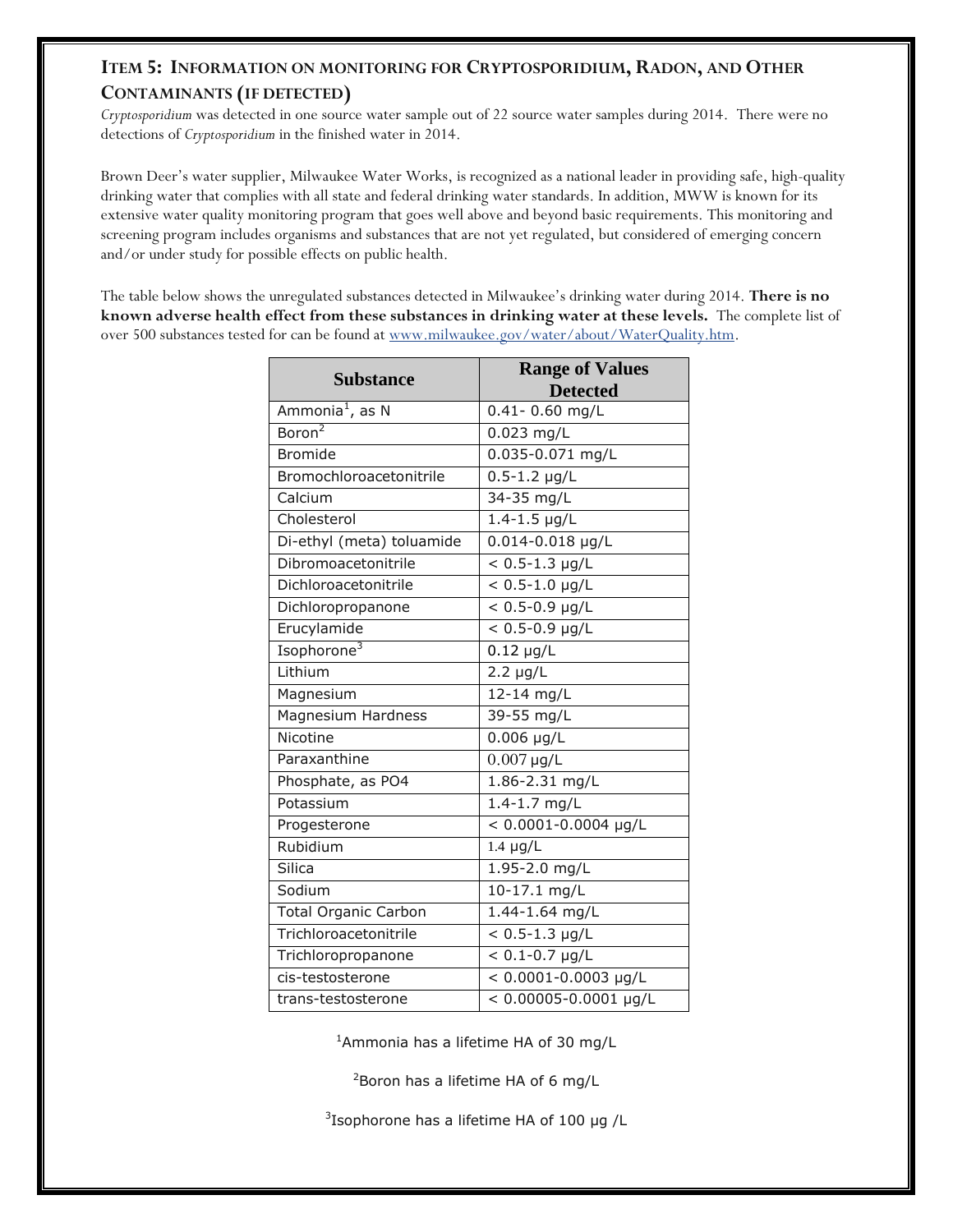#### **ITEM 6: COMPLIANCE WITH OTHER DRINKING WATER REGULATIONS** Brown Deer Water Public Utility had no MCL exceedances.

#### **ITEM 7: VARIANCES AND EXEMPTIONS** (not applicable)

#### **ITEM 8: REQUIRED EDUCATION INFORMATION**

As water flows through rivers and lakes and over land surfaces, naturally occurring substances may be dissolved in the water that reaches Lake Michigan. These substances are referred to as contaminants. Surface water sources may be highly susceptible to contaminants. Surface water is also affected by animal and human activities. Read the DNR Source Water Assessment for Milwaukee at [milwaukee.gov/water/WaterQuality.](http://www.milwaukee.gov/water/about/WaterQuality.htm) Contaminants that may be present in source water include microbial contaminants such as viruses, protozoa and bacteria; inorganic contaminants such as salts and metals, pesticides and herbicides, organic chemical contaminants, and radioactive contaminants.

To ensure that tap water is safe to drink, the EPA prescribes regulations which limit the amount of certain contaminants in water provided by public water systems. Drinking water, including bottled water, may reasonably be expected to contain at least small amounts of some contaminants. The presence of contaminants does not necessarily indicate that the water poses a health risk. More information about contaminants and potential health effects can be obtained by calling the Environmental Protection Agency's Safe Drinking Water Hotline, 800-426-4791. The table of contaminants detected by the Milwaukee Water Works is on pages 2-3 of this report.

#### **HEALTH PRECAUTIONS**

Some people may be more vulnerable to contaminants in drinking water than the general population. Immunocompromised persons such as persons with cancer undergoing chemotherapy, persons who have undergone organ transplants, people with HIV/AIDS or other immune system disorders, some elderly, and infants can be particularly at risk from infections. These people should seek advice about drinking tap water from their health care providers. EPA/CDC (Centers for Disease Control) guidelines on appropriate means to lessen the risk of infection by *Cryptosporidium* and other microbial contaminants are available from the Environmental Protection Agency's Safe Drinking Water Hotline at 800-426-4791, and the CDC at cdc.gov/parasites/crypto.

#### **CRYPTOSPORIDIUM**

*Cryptosporidium* is a microscopic protozoan that when ingested, can result in diarrhea, fever, and other gastrointestinal symptoms. In collaboration with the Milwaukee Health Department, we consider *Cryptosporidium* detection a priority, and since 1993, we have continued to test source and treated water for *Cryptosporidium*. The organism is found in many surface water sources (lakes, rivers, streams) and comes from human and animal wastes in the watershed. The risk of *Cryptosporidium* from drinking water in Milwaukee has been reduced to extremely low levels by an effective treatment combination including ozone disinfection, coagulation, sedimentation, biologically active filtration, and chloramine disinfection

The Milwaukee Water Works provides a brochure based on EPA and CDC guidelines on appropriate means to lessen the risk of infection by *Cryptosporidium.* Obtain a copy from our Customer Service Center, (414) 286-2830, or at [milwaukee.gov/water/about/WaterQuality.htm](http://www.milwaukee.gov/water/about/WaterQuality.htm); scroll down to Resource Links, choose "Information for Persons with High Risk Immune Systems."

#### **LEAD AND COPPER**

If present, elevated levels of lead can cause serious health problems, especially for pregnant women and young children. Lead in drinking water is primarily from materials and components associated with service lines and home plumbing. The Brown Deer Water Utility is responsible for providing high quality drinking water, but cannot control the variety of materials used in plumbing components. When your water has been sitting for several hours, you can minimize the potential for lead exposure by flushing your tap for 30 seconds to two minutes before using water for drinking or